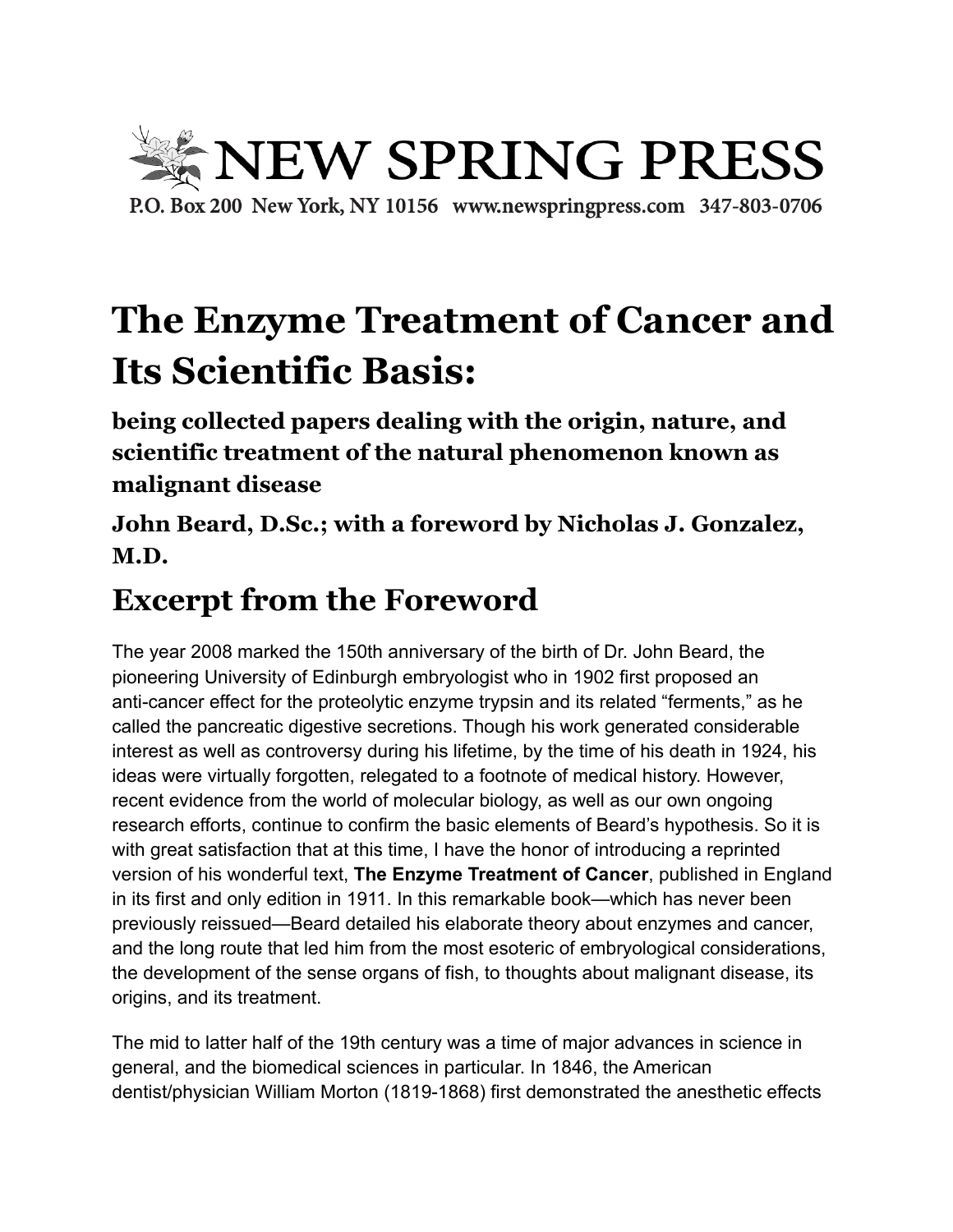of ether, in turn making complex surgeries possible and routine. In 1847, the Hungarian Ignaz Semmelweis (1818-1865), with little knowledge of microorganisms, proposed doctors simply wash their hands to avoid spreading the deadly puerperal fever of childbirth, which at the time was devastating the maternity wards of European hospitals. The German physician Rudolf Virchow (1821-1902), though he vehemently opposed Semmelweis' theories about hygiene, made enormous contributions to the field of pathology, defining the microscopic character of many diseases including leukemia and other cancers.

Louis Pasteur (1822-1895), one of the great pioneers in microbiology, codified the revolutionary germ theory of disease, claiming microorganisms such as bacteria were the source of many common deadly ailments. A variation of his famed vaccine for rabies is still used today. Joseph Lister (1827-1912), building on the suggestions of both Semmelweis and Pasteur, confirmed the value of sterile technique and in so doing, made surgery safer than anyone previously had thought possible. Paul Ehrlich (1854-1915) helped usher in the modern world of drug therapy for disease when he synthesized the first effective treatments for both sleeping sickness and syphilis. And though neither a physician nor an academic scientist, the Austrian monk Gregor Mendel (1822-1884) unraveled the basics of inheritance by observing the humble pea plants growing in his monastery garden. His simple suggestions about the transmission of dominant and regressive traits from generation to generation ultimately served as the foundation for all 21st century molecular biology and molecular genetics, the driving force of contemporary medical research.

There were many other notables, many more achievements, and into this heady scientific world Beard came of age. He received undergraduate training in zoology at the Royal College of Science in London, before completing graduate training in zoology and embryology at the esteemed German universities of Wurzburg and Freiburg, where he obtained a Ph.D. degree in 1884. From 1890 until 1920, he taught at the University of Edinburgh, primarily as a Lecturer in Comparative Embryology and Vertebrate Zoology. In a memoir, a student of the time, Sir John S. Flett, described Beard in some detail:

He was an interesting man, somewhat of a crank, but an enthusiast who had studied under Huxley and spent several years at German universities. His methods were peculiar. He took a new textbook by Arnold Lang (subsequently translated) and read to us paragraphs selected from the book. I promptly purchased the German edition and hence found it easy to follow the course and fill up the gaps in prelection. Beard, however, was anything but a good teacher. He had two subjects which absorbed his interest: (a) the origin of sense organs, which he derived from the lateral line of fishes (b) the phylogeny of the vertebrata; and he was constantly diverging from his set